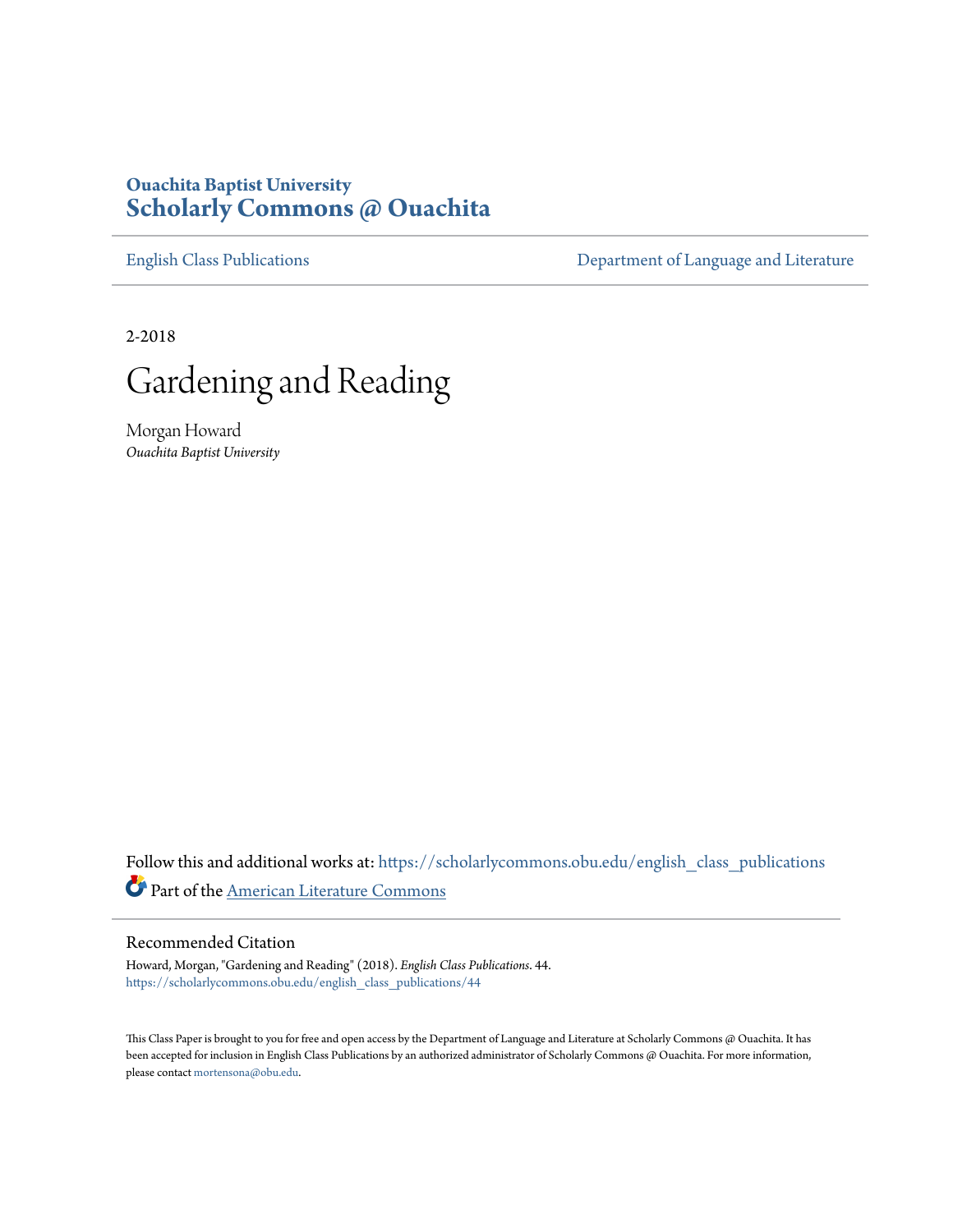Howard 1

Morgan Howard Prof. Pittman Advanced Composition 27 February 2018

## Gardening and Reading

I grew up in a house surrounded by gardens. My mother and my grandfather (who live next door to each other) both plant massive gardens each year and spend the majority of their time outside. I, however, do not share their enthusiasm. Usually I contribute to garden work by picking and washing blackberries.

I used to wonder why my mom chose to spend her time digging in dirt when she could be curled up with a book. She would always smile and say she enjoyed the outdoors.

"I like seeing things grow," she explained to me one summer evening. "You put a seed in the ground and something comes up. You have to be in tune with nature. You nurture these plants like you nurture yourself."

"But wouldn't it be easier just to buy everything at the store? It would save you so much trouble."

She looked offended at that. "It tastes better when you grow it yourself. At the store, everything is picked through, the plants have chemicals on them, and they're picked before they're ripe enough."

As the summer went on, I made an effort to learn the basics of gardening from her. She always listened to me ramble on about books, so I decided to listen to her talk about her own passion. And as much as I hated to admit it, I did have fun getting my hands dirty in her garden. I found myself trying to commit her lessons to memory.

A gardener begins by preparing the garden in the final months of the year—tilling, hoeing, getting rid of weeds. The first things you can plant are onions and asparagus, usually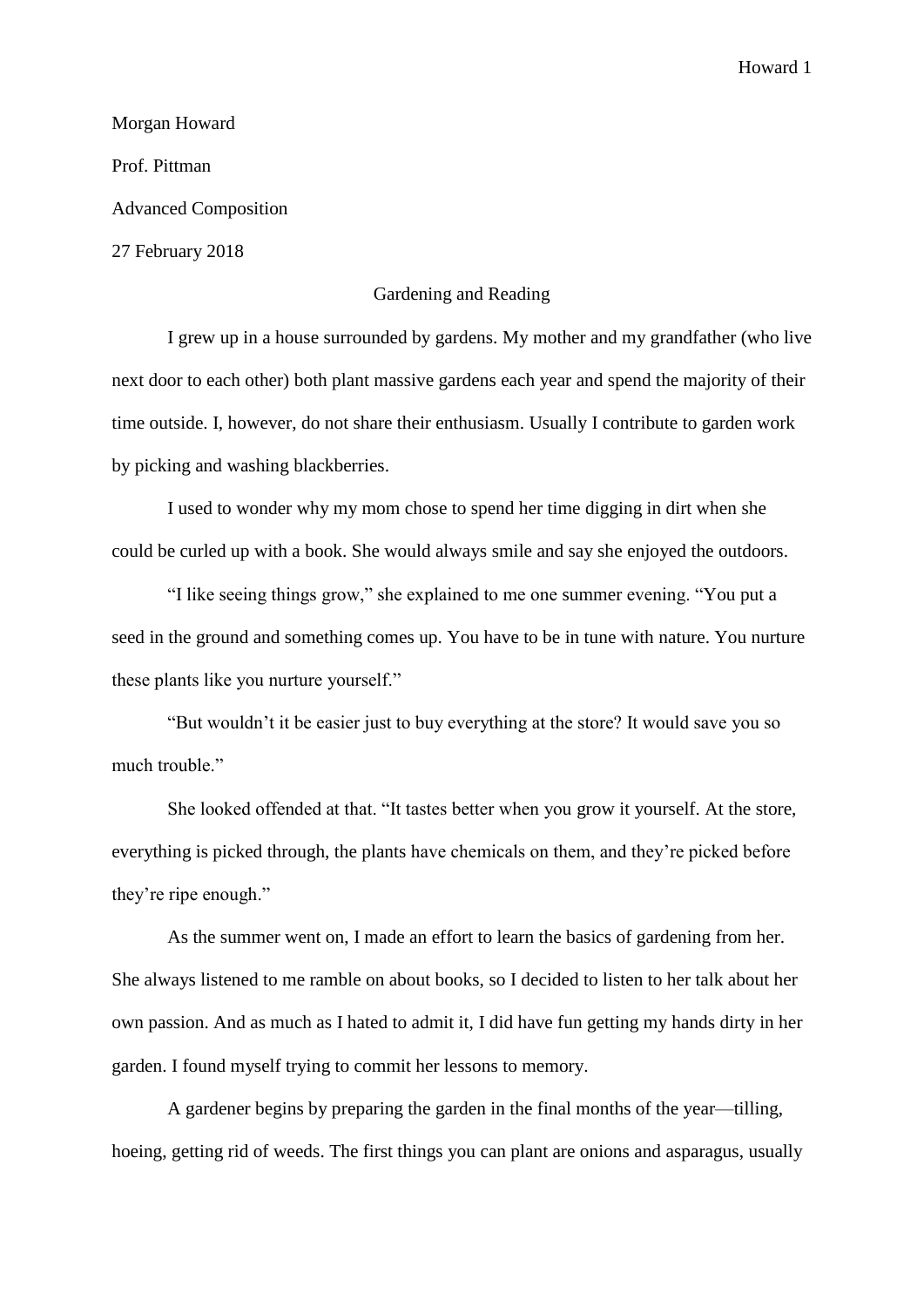Howard 2

in mid-January. Around Valentine's Day, you can plant potatoes, kale, spinach, and snow peas. Another month, and then it's time for squash, zucchini, tomatoes, bell peppers, and jalapenos. Harvest the potatoes, asparagus, and onions in late April, and plant cantaloupe and okra in their place. Once summer begins, you can grow figs, blackberries, and—if the worms don't get them—peaches and pears. Everything finishes growing in late September, and then you can start getting the garden ready for next year.

Gardening, according to my mother, revolves around timing. Plant too soon and you risk the plants freezing, and then you have to start over. Plant too late and the heat will prevent anything from growing. You have to watch nature and pay attention to the ground. And above all, you can't force anything to grow.

\*\*\*

Just as I grew up with gardens, I also grew up with books. I have loved reading for as long as I can remember. My dad once told me that as soon as I could walk, I would bring books (particularly *Pajama Time* and *Puppy Peek-a-Boo*) to him and coerce him into reading to me.

I consider myself lucky: I had parents who made it their mission to grow and nurture a love for books in their oldest daughter. They did so by filling our bookshelves. Even now I can remember the series that had such an impact on me: The Magic Treehouse, Junie B. Jones, The Babysitters Club, Nancy Drew. When my parents would take me to Barnes and Noble, I would run to the children's section and choose versions of classic novels written in a more undemanding format for kids. My prized possession at age ten was a simplified version of Arthur Conan Doyle's *The Adventures of Sherlock Holmes*.

My love for that book paved the way to reading the actual Sherlock Holmes novels, and later to every book that Agatha Christie ever wrote. My eighth grade language arts teacher introduced me to Mark Twain and Edgar Allan Poe, and I realized that I enjoyed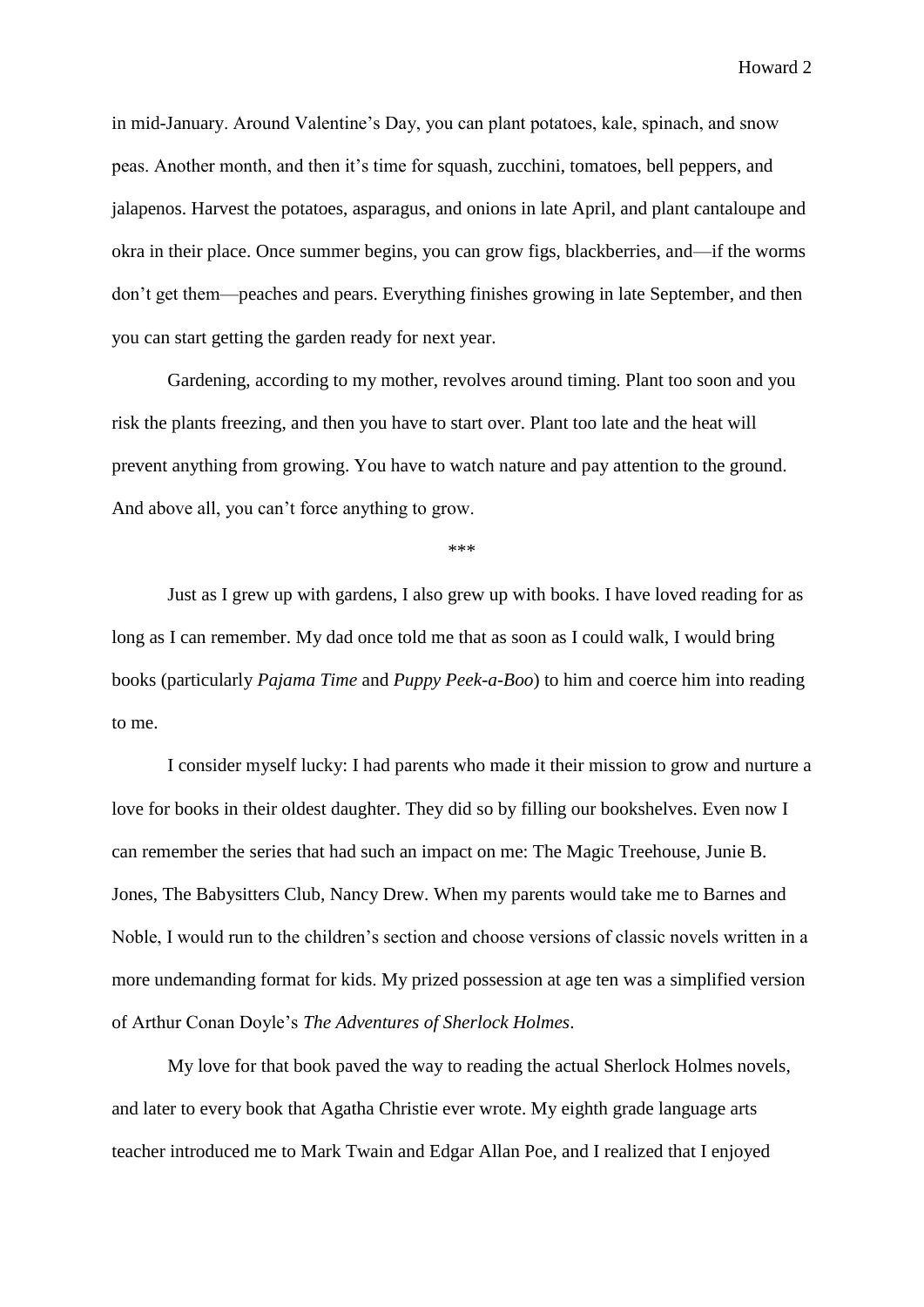Howard 3

classics. Twain's *Adventures of Huckleberry Finn* and Christie's *The ABC Murders* later influenced me to become an English major.

Books, more than anything else, have the power to alter a person's life. That's one of the reasons reading has continued to captivate me. How can mere printed words move a person to laugh, cry, get angry, and close the book a different person? I think it has everything to do with timing.

During Christmas break of my freshman year of college, I read *Great Expectations* by Charles Dickens. I found it at just the right moment. The protagonist, Pip, gains a fortune and moves from a village to London. As someone who had just spent her first semester on her own, I could relate to the emotions and misadventures he described. The friendship between Pip and his roommate Herbert even inspired me to work through the difficulties I had with my own roommate. In short, this novel—a novel that I never expected to love—changed me in a way few books ever had. It stuck with me when I moved back to school, and it continues to stick with me three years later.

Now that I've expanded my reading to more than one or two genres, I could name several other books that had a similar impact. Most of these books came from unexpected places—from children's literature, or fantasy, or Christian fiction, all of which I had previously disregarded. And each time I've found a life-altering book, it was exactly what I needed. Just as there comes an ideal time for certain plants to grow, there also comes an ideal time to read certain books. In a garden, the dirt has been prepared for the seed to take root. In a reader, the mind has been prepared for ideas to take root.

In a few months I will graduate with a degree in English, and the trail of how I got here is only now becoming clear to me. It began with a passion for words and a longing for adventure. Gradually I had my mind opened. My parents inspired me to read books that would challenge me and change me. They planted the seeds for my love of books by reading